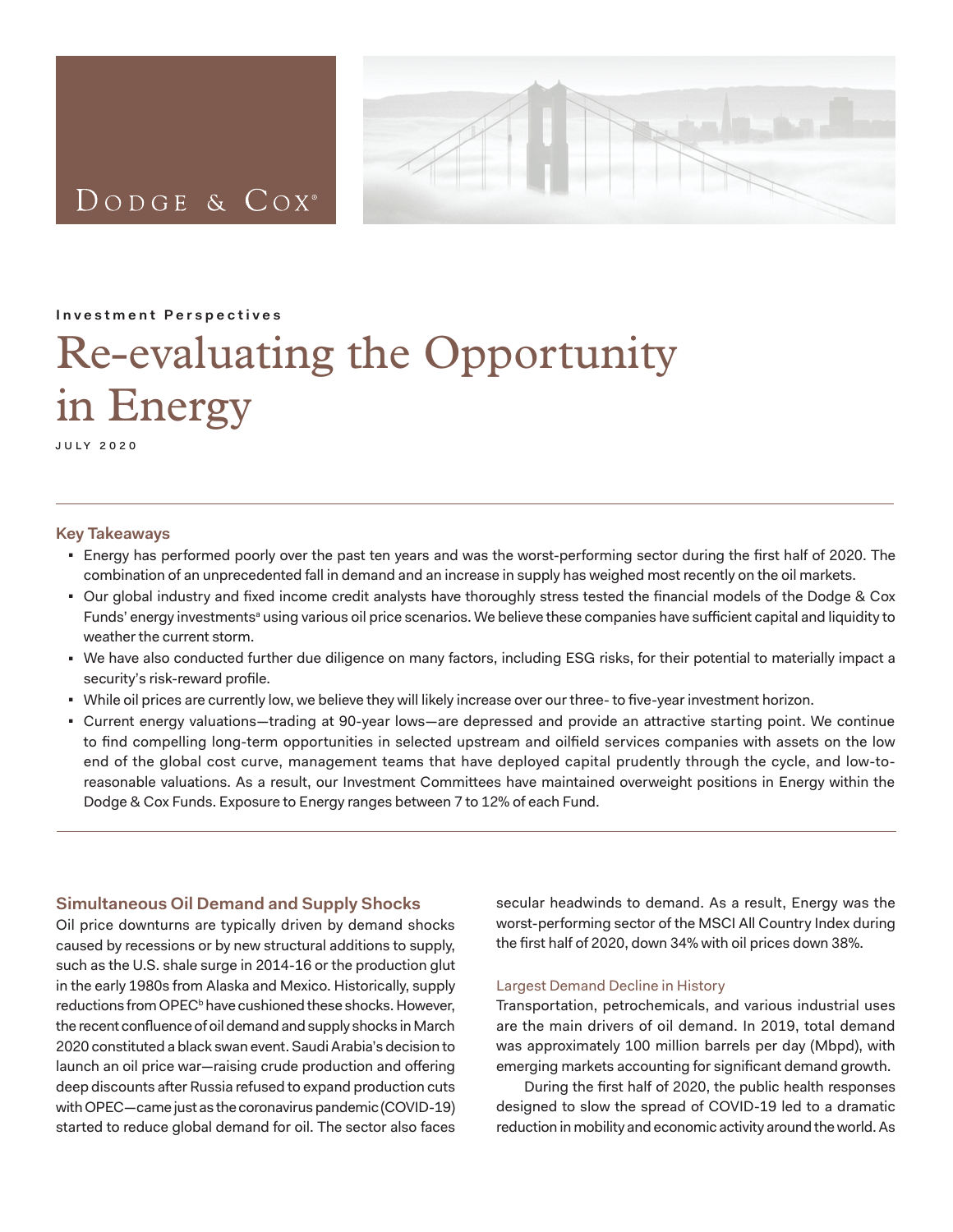the virus spread globally, quarantines led to an unprecedented decline in global oil demand. After decreasing by almost 20 Mbpd in the second quarter of 2020, total global demand is estimated to fall by an average eight Mbpd for the year (see Figure 1).



Source: Based on IEA data from IEA (1999-2020) Oil Market Report, https://webstore.iea.org/ archives, All rights reserved; as modified by Dodge & Cox.

### Oil Fell Below Marginal Cash Costs

Oil prices plummeted during the spring of 2020 and even became briefly negative in April as investors holding oil futures were willing to pay to offload contracts for oil they could not store. Even though oil producers around the world responded by shutting down high-cost wells and curtailing other production, the magnitude of demand destruction outweighed the reduction in supply. This imbalance between demand and supply caused prices to drop below marginal cash costs, as shown in Figure 2.



Source: Bernstein Research. Marginal cost represents the price needed to cover capital and operating expenses to bring on new oil production. Marginal cash cost represents cash operating costs, production taxes, and interest expense. Calculations are based on a global set of publicly traded oil companies.

## **We Have Conviction in the Funds' Meaningful Exposure to Energy**

Utilizing deep fundamental research, we seek to understand a company's business model, competitive positioning, and financial strength in a wide variety of scenarios. This work often gives us the conviction and confidence to invest when companies and sectors are out of favor—which is currently

Figure 3: The Dodge & Cox Funds Are Overweight Energy<sup>c</sup>



Source: Bloomberg Index Services. MSCI and S&P via FactSet.

the case with energy, where the Dodge & Cox Funds have meaningful overweight positions (see Figure 3).

As part of our ongoing process, we have rigorously analyzed the Funds' energy holdings and believe we have invested in companies that are well managed and have the potential to create significant shareholder value, even if oil prices do not rise. Energy valuations are inexpensive and provide an excellent starting point. While oil prices are currently low, we believe they will increase over our three- to five-year investment horizon.

## 1) The Funds' Energy Positions Generally Have Resilient Balance Sheets

Drawing on our experience during the 2008 global financial crisis and the last oil downturn in 2015-16, our global industry and fixed income credit analysts have worked closely together to stress test the Funds' energy holdings. Collaboration between our equity and fixed income teams is a hallmark of our investment process across all stages but becomes particularly important during periods of market stress. For each energy holding, our analyst team has looked at the company's sources and uses of cash across a variety of oil price scenarios, toggling both the severity and duration of the downturn. For companies that we expect to spend more cash than they generate (i.e., most companies in our stress case), we focus on their current sources of liquidity (e.g., cash, lines of credit) and back-up options that could be utilized to generate additional liquidity, including further reductions in capital expenditures, dividend cuts, asset sales, and debt and equity issuance. As part of these liquidity analyses, we also assessed the cost and availability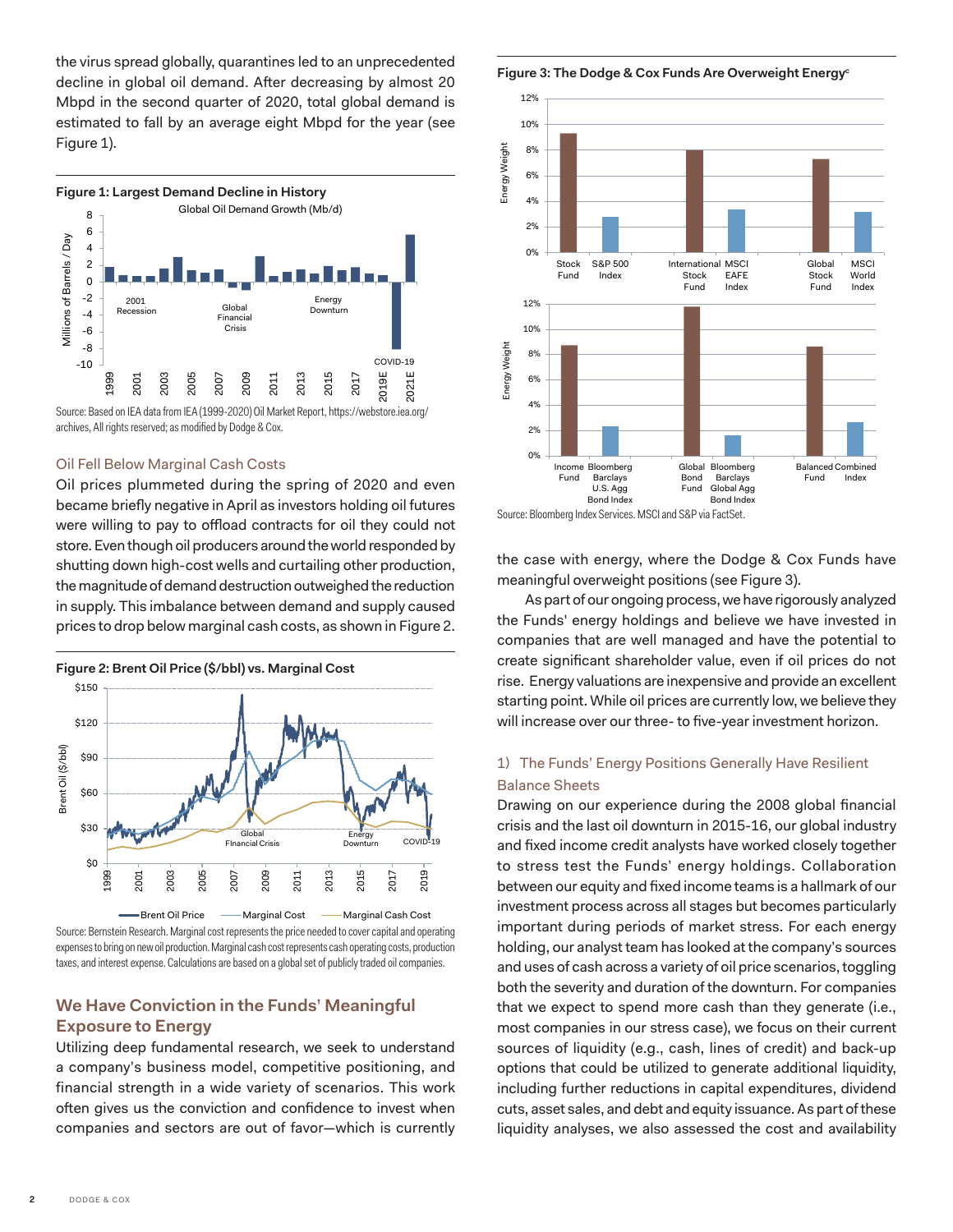#### **Figure 4: The Funds' Energy Positions Have Resilient Balance Sheetse**



Source: Source: Company reports, Dodge & Cox. Examples of Fund holdings are shown in the chart above. For a full list of the Funds' energy investments, please reference endnote a.

of financing, eligibility for government support, the potential timing and magnitude of contingent liabilities, and impact of any debt covenants.

The above analysis does not exist in a vacuum. We continue to have frequent discussions with management teams, independent board members, service providers, and industry experts to gauge current operating conditions and downside risks. Our ongoing due diligence leads us to believe that the Funds' energy holdings have sufficient capital and liquidity to survive the current headwinds, although some holdings (like Occidental Petroleum) may face larger challenges than others (like Concho Resources). Simple examples<sup>d</sup> of current liquidity versus near-term debt maturities are shown in Figure 4.

#### 2) Energy Valuations Are at 90-Year Lows

Energy companies are currently trading at low multiples relative to history and the broader market on a price-to-book basis (see Figure 5). We believe that the fear and uncertainty dominating the headlines have driven valuations to extreme levels that already price in significant downside risks. This type of environment can create a long-term investment opportunity for value-oriented investors like Dodge & Cox. We have extensively assessed the macro environment and companyspecific risks, and believe the fundamentals of our carefully selected holdings provide an attractive starting point that more than compensates for the risks.



## 3) We Believe Oil Prices Will Increase Over Our Investment **Horizon**

The long-term outlook for oil prices is more unpredictable than usual due to demand uncertainties related to COVID-19 and multiple variables on the supply side. The typical elasticity of demand to price has broken down, as a lower fuel price alone does not stimulate more driving or flying. To model a security's risk-reward profile, our analysts work with a range of oil price scenarios rather than a specific oil or gas price forecast.

Our global industry and fixed income credit analysts have erred on the side of conservatism, and we have used the following oil price scenarios to retest our conviction in the Funds' energy holdings:

|           | 2020       | 2021        | 2022       | 2023       |
|-----------|------------|-------------|------------|------------|
| \$30 Case | <b>S35</b> | \$30        | \$30       | <b>S30</b> |
| \$45 Case | <b>S35</b> | \$38        | \$42       | <b>S45</b> |
| \$60 Case | \$40       | <b>\$47</b> | <b>S53</b> | \$60       |

For the liquidity stress tests mentioned previously, we included an even-worse scenario that contemplated nine months of oil at \$16, before rising to \$30.

While it is hard to know for certain, we believe the probability of the \$60 case materializing is higher than the \$45 case, which, in turn, is higher than the \$30 case. Our analysis of multiple combinations of different supply and demand scenarios suggests that currently large oil supply inventories will likely draw down after 2020, which is positive for oil prices.

#### Demand Should Return Once Economic Activity Resumes

Mbpd. We estimate this will occur sometime between the end Since current demand is more a function of health and safety than price, we recognize that future demand will be driven by the timing of a global vaccine deployment. The global scientific community is aggressively working on COVID-19 treatments and vaccines. We forecast demand by end use and think about how long it takes to recover to pre-COVID-19 levels of 100 of 2021 and 2023. Longer term, we expect demand to resume its prior trajectory of modest growth, driven by population and GDP growth.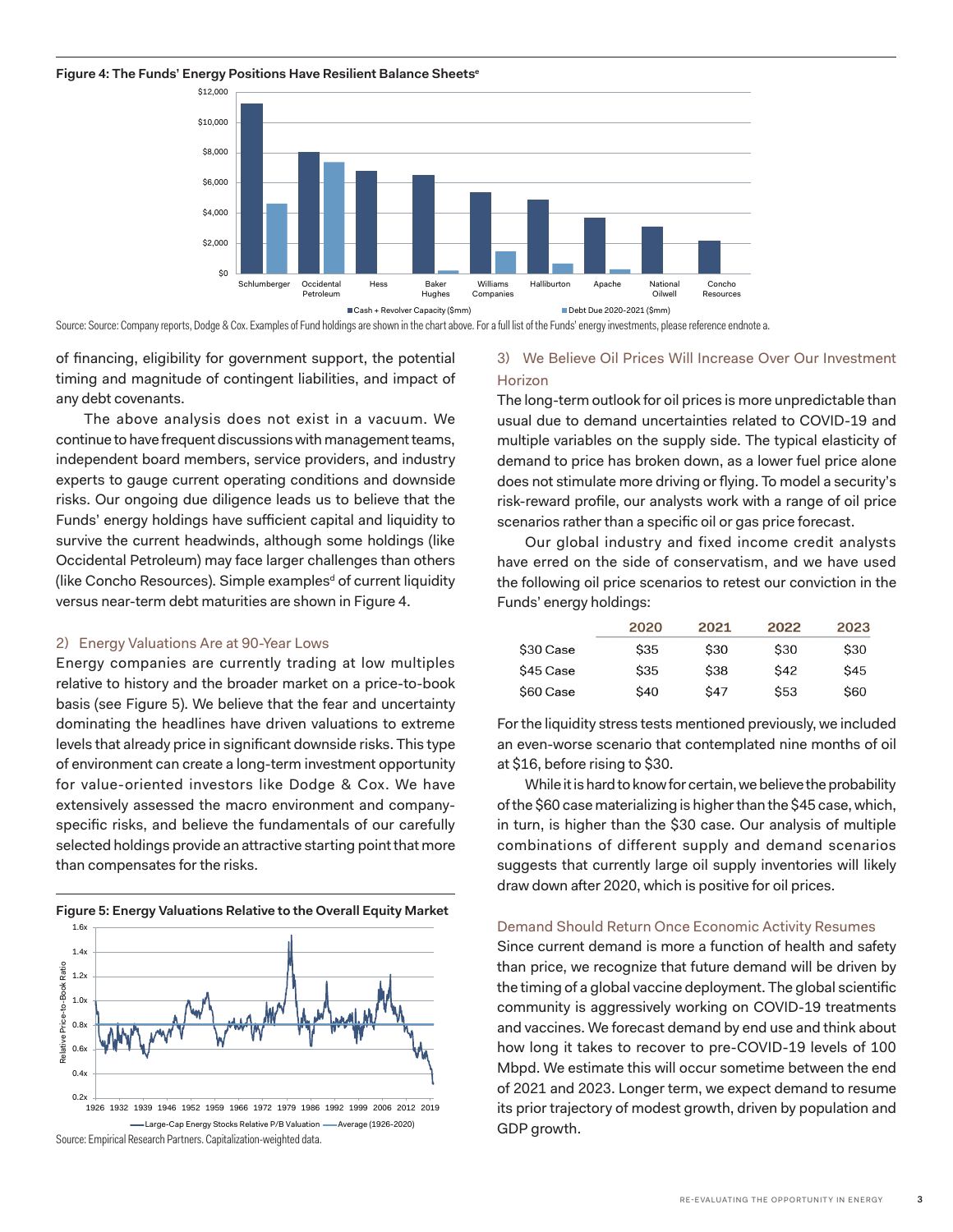Transportation accounts for the majority of global demand. Passenger vehicle traffic should rebound as economies reopen, as evidenced by early data from China. Longer term, such demand could even exceed prior trends if people continue to avoid public transit. Commercial vehicle traffic has been relatively resilient as trucks continue to carry freight. Air traffic is a wildcard and will likely be the slowest category to recover; however, one third of air traffic is driven by commercial freight and military use, which should remain steady. In addition, petrochemicals are a meaningful source of demand and could increase as oil-based chemicals improve their cost position relative to natural gas-based chemicals at these prices.

There are secular headwinds to higher oil demand, including more employees working from home and teleconferencing. While the return to business travel is hard to forecast, it will likely also be tied to the success of a COVID-19 vaccine.

We believe the "energy transition," including the shift to electric vehicles (EV), will take longer than expected and not meaningfully alter oil demand over the next few years. In 2019, EVs accounted for 2.6% of global car sales and about 1% of the one billion global passenger vehicles on the world's roads. Longer-term substitution risk is a function of declining battery costs, government mandates to phase out internal combustion engines, and the development of charging infrastructure. We expect that EV penetration will play out slowly without meaningful replacement of passenger vehicle traffic fueled by oil over our investment horizon.

### Supply Has Adjusted Quickly to the Decline in Demand

OPEC+f has agreed to cut output to support oil prices. Significant supply shut-ins (production caps) have resulted in smaller than expected inventory builds, and it is possible that some of that shut-in production is never brought back. Going forward, we think major supply changes will come from two categories: large global producers that have increased production over the past decade and politically driven suppliers. The prolific global supply provinces that have been key contributors to supply over time (Saudi Arabia, Russia, Iraq, and the United States) have further potential to grow, but their rate of growth depends on the oil price. Politically driven suppliers (Iran, Libya, and Venezuela) may be large contributors or detractors of supply depending on geopolitical conditions and policies. For the industry as a whole, new project approvals have largely stopped and are unlikely to restart until oil prices are sustainably higher. We believe oil prices need to rise above \$50 to incentivize growth investments. At the current futures curve, our bottom-up research suggests supply will increase gradually from 2020 levels.

### 4) Finding Value Through Individual Security Selection

Energy is not a homogeneous sector—it includes diverse sub-industries and companies with unique growth prospects and challenges (including technological and project-specific

## Evaluating Environmental, Social, and Governance (ESG) Risks in the Energy Sector

We believe it is important to carefully consider ESG-related risks and opportunities when evaluating companies in our investment portfolios. ESG risks can manifest in direct or non-direct financial liabilities for an energy company in many different ways, including regulatory fees and fines, litigation and remediation costs, or loss of customers due to damage of the brand. We focus on how companies manage safety risks, how they maintain relationships with surrounding communities, and how extensively they work to mitigate the environmental impact of their operations. In particular, we evaluate:

- How is the company acting as an environmental steward?
- Is the company taking steps to maintain its social license to operate?
- Is the company managed well and being run in the best interest of shareholders, as well as a broader set of stakeholders?

## Example of How We Consider Material ESG Factors

## **Suncor Energy**

We considered environmental factors when investing in Suncor Energy, an integrated oil company with operations in the Canadian oil sands, offshore Canada/North Sea, and refining. Suncor produces synthetic crude oil and bitumen from oil sands, which poses considerable ESG risks, including high greenhouse gas emissions and the potential for global or local restrictions on oil sands production. Our global industry analyst conducted extensive due diligence, including meetings with management and a trip to visit the facility to see first-hand how the company operates.

We became comfortable with how Suncor is managing its environmental risks due to its strong management team, detailed tracking of environmental metrics that show a reduction in emissions over time, and its involvement with local policy initiatives to reduce carbon emissions across the industry. Suncor has reduced the greenhouse gas intensity of its oil sands base plant by 60% since 1990. In addition, Suncor has developed strong community relationships and partnerships, spending C\$2.7 billion with businesses in the communities where it operates since 2014.

issues), and differing sensitivities to commodity prices. The Funds' energy investments are diversified across business models and geographies.

We look beyond macro concerns to unearth long-term value opportunities through rigorous bottom-up analysis and individual security selection. As part of our investment process,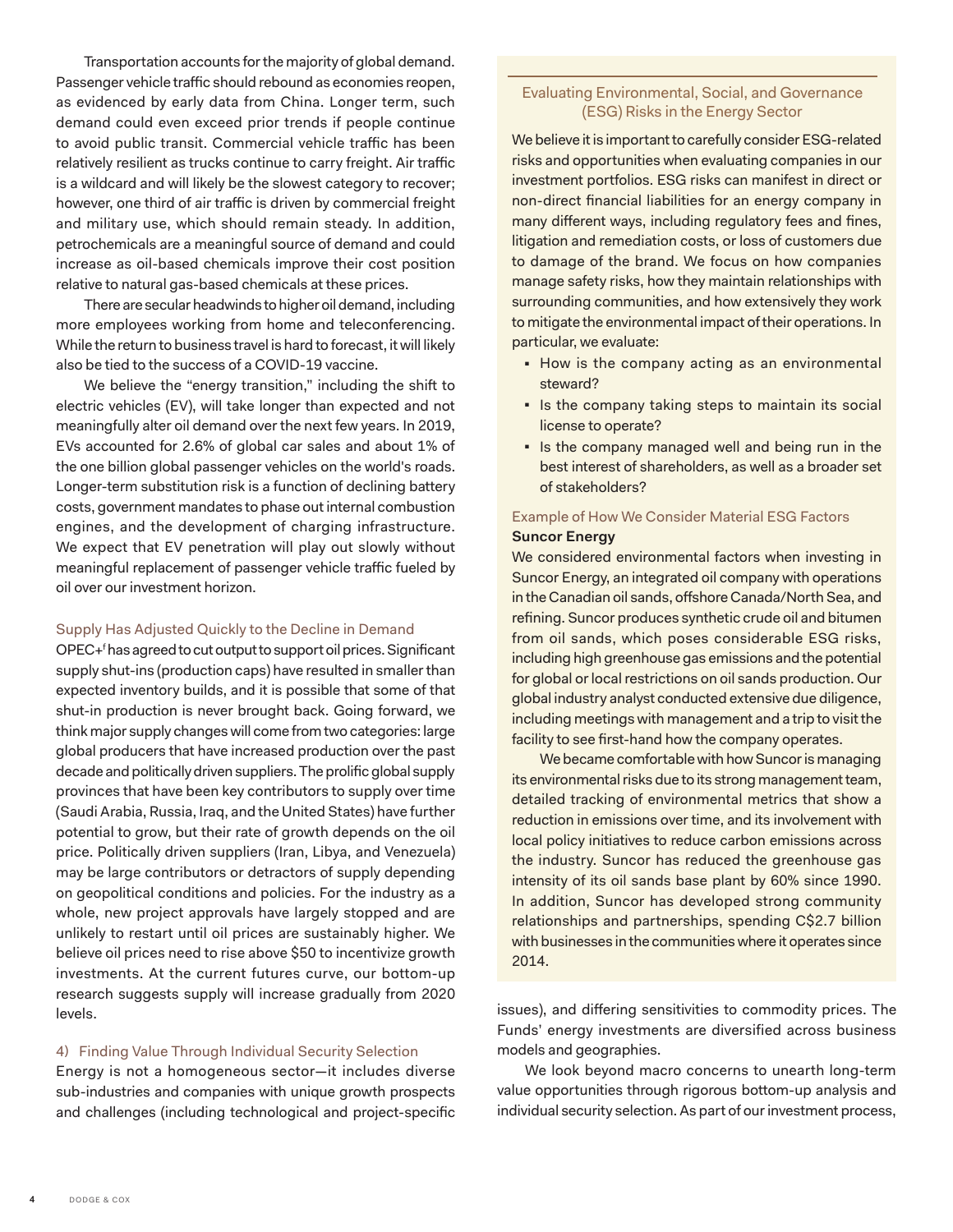we assess many factors, including ESG factors, for their potential to materially impact a company's risk-reward profile.

When evaluating energy stocks, we look for companies with assets that are on the low end of the global cost curve, management teams that have deployed capital prudently through the cycle, and low-to-reasonable valuations. We continue to find compelling long-term opportunities in selected upstream and oilfield services companies with these characteristics, such as those highlighted below.

## Concho Resources

Concho Resources is an oil and natural gas exploration and production company that operates primarily in the Permian Basin of Southeast New Mexico and West Texas. The company is trading at an inexpensive valuation despite its low-cost and large resource base that should allow the company to have moderate growth with meaningful free cash flow generation over a number of years. Concho Resources has a resilient balance sheet. It has no debt maturities until 2025 and a flexible capital program that allows Concho to adjust capital expenditures down to align with its operating cash flow. The company also entered the downturn with limited financial leverage. From an operating perspective, at \$30 oil, production likely declines at a low single digit rate. In the \$40s, production can be held flat. At \$50+ oil, Concho can grow production at mid-single digits with growing free cash flow generation. Management has a conservative reputation, and its interests are well aligned with long-term shareholders.

#### **Hess**

Hess, an independent oil and gas exploration and production company, is investing its strong cash flows from existing assets into a new project with significant production potential in Guyana. The company owns 30% of a partnership with Exxon Mobil in the Stabroek block in Guyana, which is one of the largest oil discoveries in recent decades and one of the lowest-cost projects outside of OPEC. Much of the Stabroek block remains unexplored, and Hess has interests in additional blocks in Guyana and neighboring Suriname. Incremental discoveries on these blocks could provide additional upside. Higher incremental returns from this investment should result in attractive free cash flow growth over the next several years.

Hess' management team has expressed a desire to return free cash flow to shareholders. While the Guyana resource will require significant capital over the next several years and Hess is reliant on solid execution from Exxon, we believe these risks are manageable. Trading at eight times cash flow, Hess is an attractive investment opportunity.

#### **Total**

Total is one of the five global supermajors and has both attractive upstream and downstream assets around the world. Due to its integrated business model, Total continues to be a relatively

## Fixed Income Energy Exposure

In the Dodge & Cox Income and Global Bond Funds, we have made select energy investments in borrowers that we believe have attractive risk-reward profiles and can withstand weak commodity prices for an extended period. As with our equity holdings, we have re-underwritten all of our energy credits in light of the low oil price environment. Since the energy sell-off, we have initiated positions in several new energy holdings (e.g., Exxon Mobil, Williams) and added to many existing holdings. Although not shown below, the Global Bond Fund also has exposure to U.S. dollar and local currency debt of certain oil exporting countries. These Funds' energy holdings fall into four main categories:

#### Midstream

Midstream energy companies are primarily involved in the distribution, rather than production, of oil and gas. As a result, the profitability of these companies is, in general, not directly influenced by the level of commodity prices. We seek companies with stable cash flows and long-term contracts with a diverse set of end clients.

- Kinder Morgan
- TC Energy
- The Williams Companies
- Ultrapar

## International Oil Companies and Exploration & Production

Production volumes and prices are the primary determinants of these companies' profitability. We seek companies with efficient assets, conservative management, and the balance sheet strength to endure commodity volatility.

- Concho Resources
- EOG Resources
- Exxon Mobil
- Occidental Petroleum

### State-Controlled Companies

The Funds hold the debt of two large national oil companies that have low-cost reserves and may benefit from sovereign support in a downturn.

- Petrobras
- Petroleos Mexicanos

## Asset Backed

The Funds own the debt of one asset-backed issuer with revenues primarily linked to low-cost oil fields in Brazil. Our diligence has focused on the quality of the underlying fields, resulting cash flows, and legal structure and covenants.

■ Rio Oil Finance Trust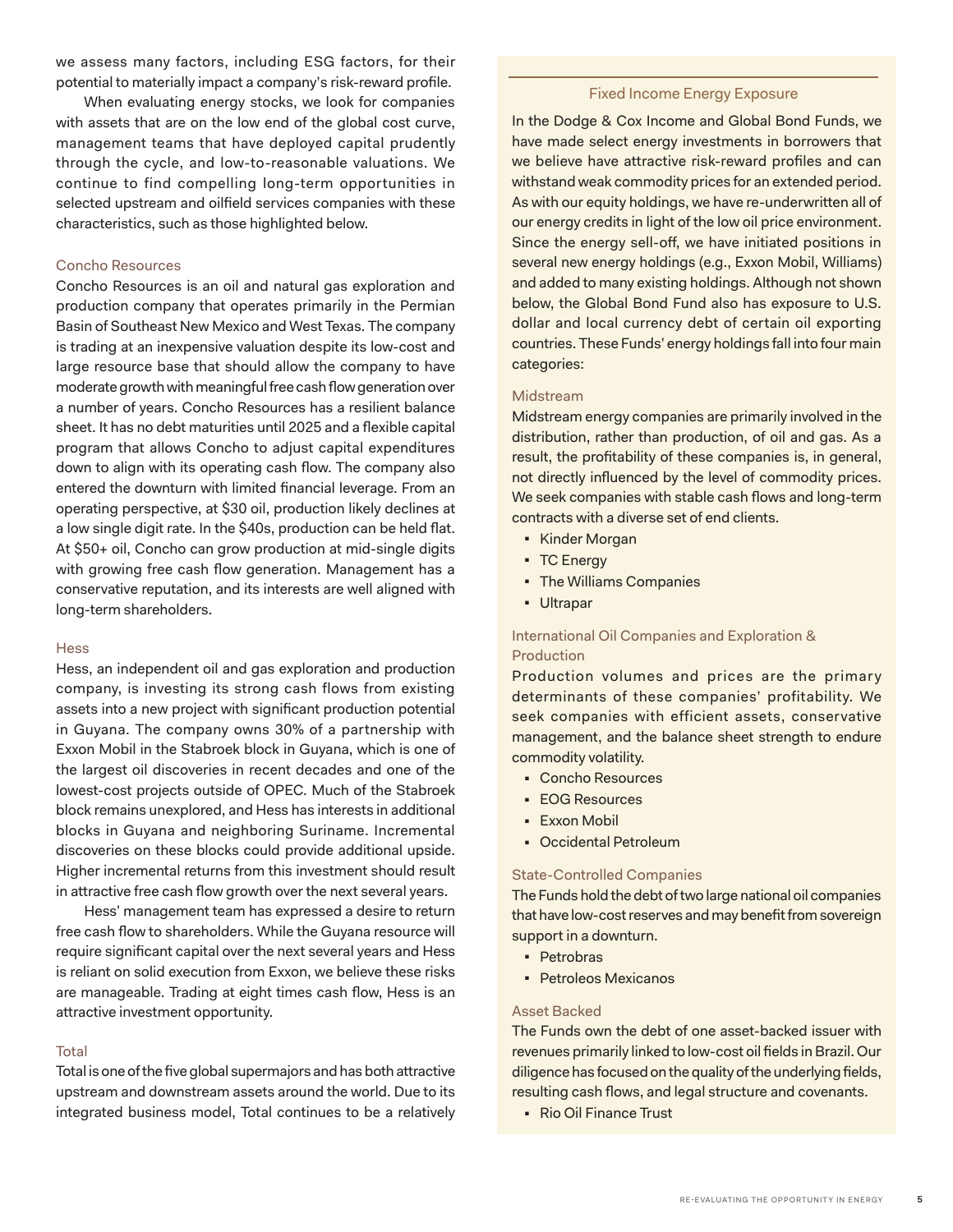<span id="page-5-0"></span>defensive holding within the Energy sector. In 2019, Total generated \$26 billion in cash flow, which more than covered the \$21 billion it spent on capital expenditures, dividends, and share buybacks combined. Overall, we believe Total is a well-balanced investment for the portfolio. Management has a solid track record of shrewdly allocating capital and playing offense at the right time. It has low financial leverage and an excellent position on the global cost curve. The company estimates that it can finance investments to maintain production and fully fund its dividend at \$40 oil. With a dividend yield of 8%, the company's low valuation also provides downside mitigation.

## **In Closing**

We are enthusiastic about the long-term outlook for the Dodge & Cox Funds' energy investments. Our global industry and fixed income credit analysts have rigorously stress tested the financial models for each of the Funds' energy holdings, and we believe the companies have sufficient capital and liquidity to navigate the challenging market environment and deliver longterm value to shareholders. Furthermore, we have extensively assessed the macro environment and company-specific risks, and believe the valuations of our carefully selected holdings remain attractive.

Patience and persistence are essential to long-term investment success. We encourage our clients and shareholders to take a similar view. Thank you for your continued confidence in Dodge & Cox.

- [a](#page-0-0) As of June 30, 2020. Dodge & Cox Stock Fund (% of Fund's net assets): Apache (0.7%), Baker Hughes (1.4%), Concho Resources (1.0%), Halliburton (0.7%), Hess (1.0%), National Oilwell Varco (0.4%), Occidental Petroleum (2.3%), Schlumberger (1.1%), and The Williams Companies (0.7%). Dodge & Cox International Stock Fund (% of Fund's net assets): Equinor (1.4%), Ovintiv (0.7%), Schlumberger (1.4%), Suncor Energy (2.2%), and Total (2.3%). Dodge & Cox Global Stock Fund (% of Fund's net assets): Apache (0.7%), Baker Hughes (0.8%), Hess (0.8%), Occidental Petroleum (1.8%), Ovintiv (0.7%), Schlumberger (0.9%), and Suncor Energy (1.5%). Dodge & Cox Income Fund (% of Fund's net assets): Exxon Mobil (0.9%), Kinder Morgan (1.1%), Occidental Petroleum (0.5%), Petroleo Brasileiro (Petrobras, 0.8%), Petroleos Mexicanos (PEMEX, 2.1%), Rio Oil Finance Trust (1.0%), TC Energy (1.7%), The Williams Companies (0.2%), and Ultrapar Participacoes (0.5%). Dodge & Cox Global Bond Fund (% of Fund's net assets): Concho Resources (1.0%), EOG Resources (0.3%), Exxon Mobil (0.5%), Kinder Morgan (1.7%), Occidental Petroleum (1.0%), Petroleo Brasileiro (Petrobras, 1.2%), Petroleos Mexicanos (PEMEX, 1.7%), Rio Oil Finance Trust (0.8%), TC Energy (2.2%), The Williams Companies (0.7%), and Ultrapar Participacoes (0.8%). Dodge & Cox Balanced Fund (% of Fund's net assets): Apache (0.4%), Baker Hughes (1.0%), Concho Resources (0.6%), Exxon Mobil (0.1%), Halliburton (0.5%), Hess (0.7%), Kinder Morgan (0.3%), National Oilwell Varco (0.2%), Occidental Petroleum (1.7%), Petroleo Brasileiro (Petrobras, 0.1%), Petroleos Mexicanos (PEMEX, 0.5%), Rio Oil Finance Trust (0.4%), Schlumberger (0.7%), TC Energy (0.4%), The Williams Companies (0.7%), and Ultrapar Participacoes (0.2%).
- [b](#page-0-0) The Organization of the Petroleum Exporting Countries (OPEC) is an intergovernmental organization of 13 nations. The current OPEC members are Algeria, Angola, Equatorial Guinea, Gabon, Iran, Iraq, Kuwait, Libya, Nigeria, the Republic of the Congo, Saudi Arabia (the de facto leader), the United Arab Emirates, and Venezuela.
- c Unless otherwise specified, all weightings and characteristics are as of June 30, 2020.
- d The use of specific examples does not imply that they are more or less attractive investments than the portfolio's other holdings.
- e Numbers are based on March 31, 2020 consolidated financial statements with pro-forma adjustments for known debt issuance and maturities during the second quarter of 2020.
- f OPEC plus countries (OPEC+) include the 13 members of OPEC and the following 10 additional oil exporting countries (led by Russia): Azerbaijan, Bahrain, Brunei, Kazakhstan, Malaysia, Mexico, Oman, Russia, South Sudan, and Sudan.